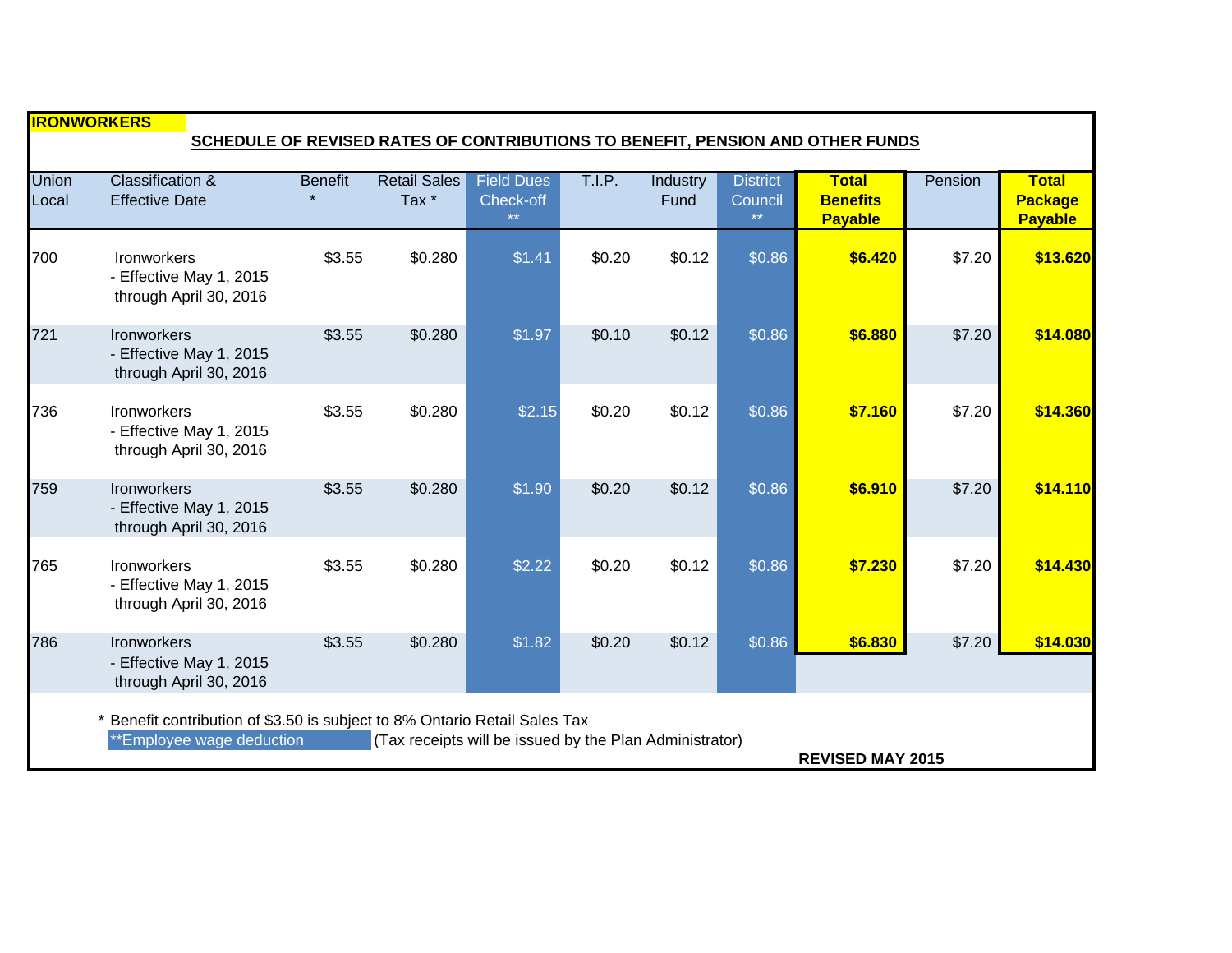| <u> IIRONWORKERS - SHIFT PREMIUM</u> |                                                                                                                                                                                                                                                             |                |                                                    |                           |        |                  |                                    |                                                   |         |                                                  |  |
|--------------------------------------|-------------------------------------------------------------------------------------------------------------------------------------------------------------------------------------------------------------------------------------------------------------|----------------|----------------------------------------------------|---------------------------|--------|------------------|------------------------------------|---------------------------------------------------|---------|--------------------------------------------------|--|
|                                      | SCHEDULE OF REVISED RATES OF CONTRIBUTIONS TO BENEFIT, PENSION AND OTHER FUNDS                                                                                                                                                                              |                |                                                    |                           |        |                  |                                    |                                                   |         |                                                  |  |
| Union<br>Local                       | <b>Classification &amp;</b><br><b>Effective Date</b>                                                                                                                                                                                                        | <b>Benefit</b> | <b>Retail Sales Field Dues</b><br>Tax <sup>*</sup> | Check-off<br>$\star\star$ | T.I.P. | Industry<br>Fund | <b>District</b><br>Council<br>$**$ | <b>Total</b><br><b>Benefits</b><br><b>Payable</b> | Pension | <b>Total</b><br><b>Package</b><br><b>Payable</b> |  |
| 700                                  | <b>Ironworkers</b><br>- Effective May 1, 2015<br>through April 30, 2016                                                                                                                                                                                     | \$4.08         | \$0.322                                            | \$1.62                    | \$0.23 | \$0.14           | \$0.99                             | \$7.382                                           | \$8.28  | \$15.662                                         |  |
| 721                                  | <b>Ironworkers</b><br>- Effective May 1, 2015<br>through April 30, 2016                                                                                                                                                                                     | \$4.08         | \$0.322                                            | \$2.27                    | \$0.11 | \$0.14           | \$0.99                             | \$7.912                                           | \$8.28  | \$16.192                                         |  |
| 736                                  | Ironworkers<br>- Effective May 1, 2015<br>through April 30, 2016                                                                                                                                                                                            | \$4.08         | \$0.322                                            | \$2.47                    | \$0.23 | \$0.14           | \$0.99                             | \$8.232                                           | \$8.28  | \$16.512                                         |  |
| 759                                  | <b>Ironworkers</b><br>- Effective May 1, 2015<br>through April 30, 2016                                                                                                                                                                                     | \$4.08         | \$0.322                                            | \$2.19                    | \$0.23 | \$0.14           | \$0.99                             | \$7.952                                           | \$8.28  | \$16.232                                         |  |
| 765                                  | <b>Ironworkers</b><br>- Effective May 1, 2015<br>through April 30, 2016                                                                                                                                                                                     | \$4.08         | \$0.322                                            | \$2.55                    | \$0.23 | \$0.14           | \$0.99                             | \$8.312                                           | \$8.28  | \$16.592                                         |  |
| 786                                  | Ironworkers<br>- Effective May 1, 2015<br>through April 30, 2016                                                                                                                                                                                            | \$4.08         | \$0.322                                            | \$2.09                    | \$0.23 | \$0.14           | \$0.99                             | \$7.852                                           | \$8.28  | \$16.132                                         |  |
|                                      | Benefit contribution of \$4.03 is subject to 8% Ontario Retail Sales Tax<br>**Employee wage deduction<br>(Tax receipts will be issued by the Plan Administrator)<br><b>REVISED MAY 2015</b><br>Shift Premium Rates are 15% higher than I.C.I. Regular Rates |                |                                                    |                           |        |                  |                                    |                                                   |         |                                                  |  |